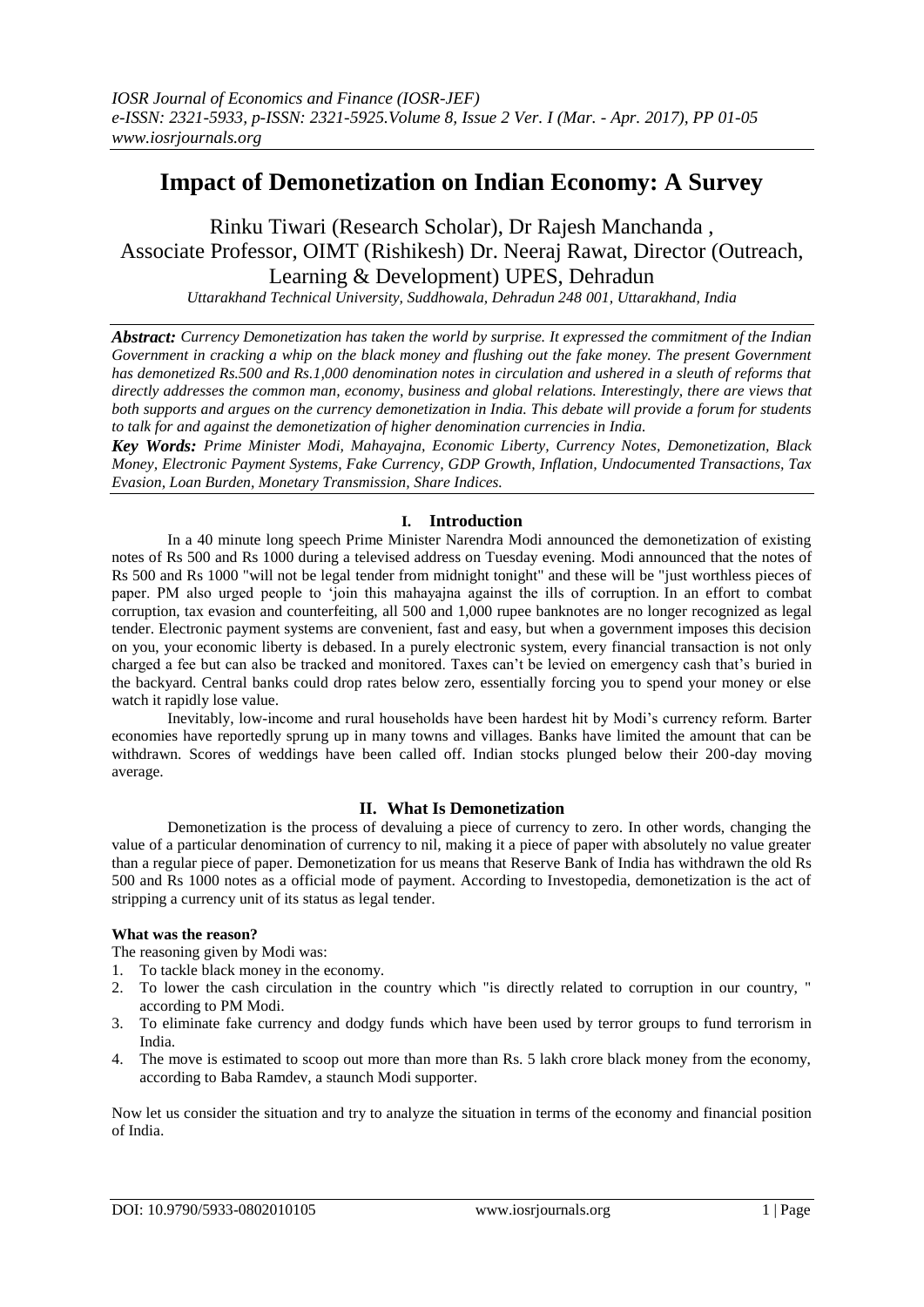### **Why India Demonetized 2 Currency Notes Indian government's surprise**

In an address to the nation on November 8, India's prime minister, Narendra Modi, declared that the two highest denomination currency notes—the 500 rupee note and the 1,000 rupee note—won't remain legal tender. The notes were demonetized at midnight on November 8. The move aimed to curb black money in the financial system. Black money is one of the factors holding back the economy. The demonetization was a surprise. Since the announcement, the media discussed the pros and cons for consumers and the banking system [\(HDB\)](http://marketrealist.com/quote-page/hdb/) [\(IBN\)](http://marketrealist.com/quote-page/ibn/).



## **Lion's share put out of circulation**

According to the RBI's (Reserve Bank of India) Annual Report for April 2015 to March 2016, the value of the currency notes at the end of March 2016 was 16.42 trillion Indian rupees. The 500 rupee and 1,000 rupee currency notes formed 86.4% of the value. In one stroke, the government removed 86.4% of the currency in circulation by value. In terms of volume, the currency notes of these two denominations formed 24.4% of a total 90.27 billion pieces.

Also, RBI data showed that as of March 2016, 632,926 currency notes were counterfeit—known as an FICN (Fake Indian Currency Note). As a proportion of NIC (Notes in Circulation), the 1,000 rupee and 500 rupee notes were the highest. Nullifying these FICNs was also part of the demonetization move.

## **How Could Demonetization Impact the Indian Economy? Demonetization will hit the economy**

The demonetization of the 500 rupee note and the 1,000 rupee note—the two highest currency denominations available in India—will likely hit the economy hard in the short term. The surprise move is expected to grind the consumption activity in the Indian economy to a virtual halt. The service sector, which dominates economic activity and involves a sizable chunk of cash transactions, will likely be hit the hardest.

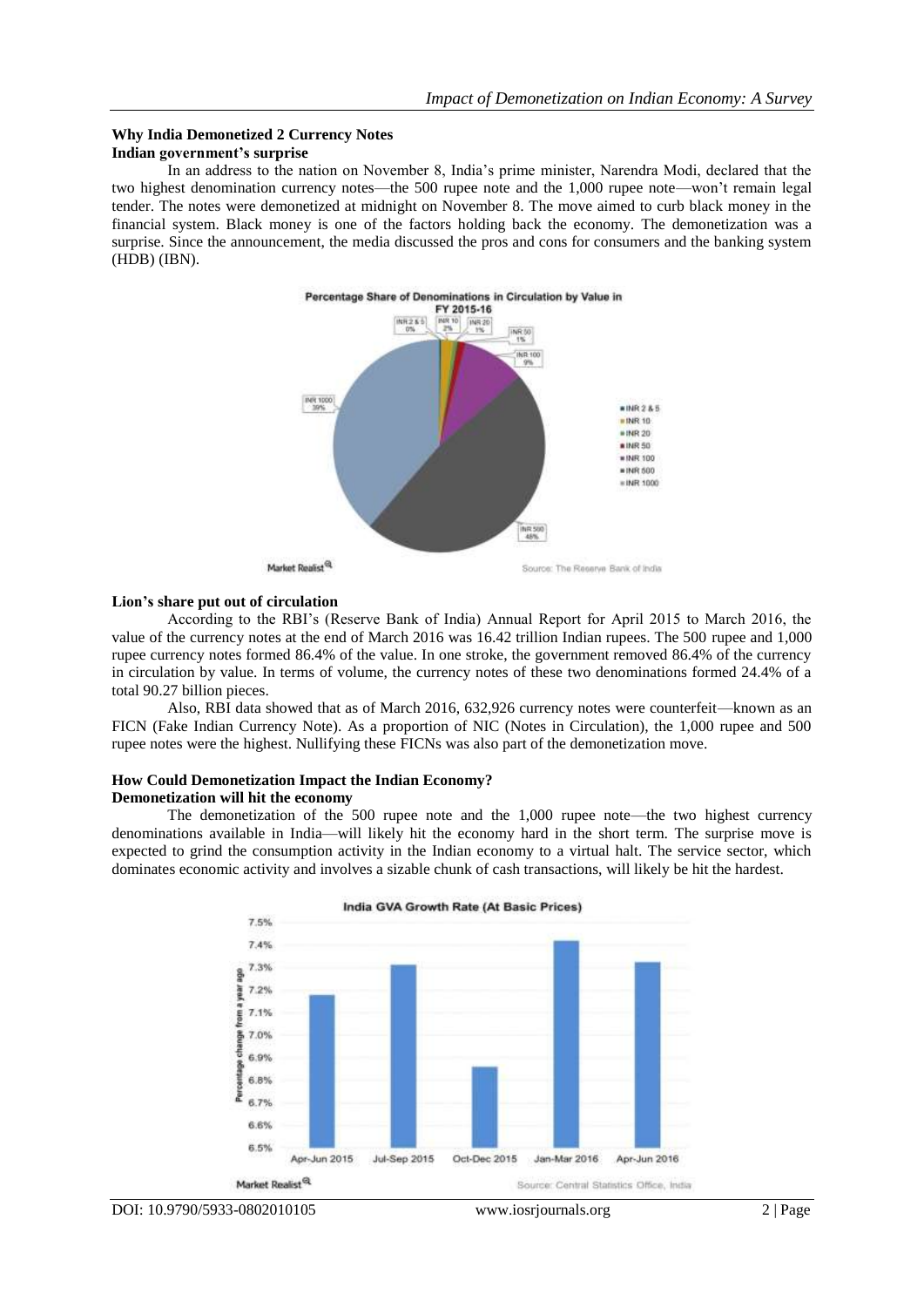## **India's economic growth**

Growth in the Indian economy remained solid in the quarter from April to June 2016 (the latest available). In India, a financial year begins in April and ends in March of the following year. The previously mentioned quarter is the first quarter of fiscal 2016–2017. During that period, the GDP (gross domestic product) rose 7.1%, while the GVA (gross value added) rose 7.3%. The relationship between the GDP and GVA is:

 $GDP = GVA + \text{taxes on products} - \text{subsidies on products}$ 

The base year for calculating the GVA is 2011–2012.

The fall in economic activity due to demonetization could last from two to three quarters. As a result, GDP and GVA growth in the quarters from September to December 2016 and January to March 2017 could be significantly lower than previous years. Some bounce back should be seen in the first quarter of fiscal 2017– 2018. In the medium term, the Indian economy can grow considerably after curbing the debilitation caused by counterfeit money and an increase in economic activity.

#### **Will Demonetization Impact India's Inflation? Measures of inflation in India**

The RBI (Reserve Bank of India) considers the CPI (consumer price index) as its primary gauge of measuring inflation. Prior to the RBI adopting the CPI in India [\(PIN\)](http://marketrealist.com/quote-page/pin/) (FINGX), another measure of inflation the WPI (wholesale price index)—was the key gauge of inflation and it's still considered for reference. To learn more about these measures of inflation, read India's different inflation [measures—WPI](http://marketrealist.com/2014/11/indias-different-inflation-measures-wpi-versus-cpi/) versus CPI.

The RBI has CPI growth targets to adhere to while deciding its monetary policy stance. By January 2016, it was supposed to keep inflation below a target of 6%, which it was able to do. Its next target is to keep inflation at or below the 5% mark by March 2017.



#### **Impact of Demonetization**

The demonetization that has been in effect since November 9 is expected to have a negative impact on inflation. Consumer spending activity fell to a near halt. Consumers are refraining from making any purchases except essential items from the consumer staples, healthcare, and energy segments. Activity in the real estate sector, which includes a lot of cash and undocumented transactions, slowed down significantly, Metropolitan and Tier 1 cities reported up to a 30% fall in house prices.

Food item inflation, measured by changes in the Consumer Food Price Index, accounts for 47.3% of the overall CPI. Due to 86.4% of the value of the currency notes in circulation going out of the financial system and re-monetization being slow, the supply and demand of food items fell. It will exert more downward pressure on inflation. Investors in India-focused funds [\(EPI\)](http://marketrealist.com/quote-page/epi/) [\(WAINX\)](http://marketrealist.com/quote-page/wainx/) should continue to monitor CPI inflation. It will determine future rate cuts by the RBI. A change in the repo rate will impact interest rate–sensitive sectors and industries like financials [\(HDB\)](http://marketrealist.com/quote-page/hdb/) [\(IBN\)](http://marketrealist.com/quote-page/ibn/) and automobiles [\(TTM\)](http://marketrealist.com/quote-page/ttm/), among other sectors like the tech [\(WIT\)](http://marketrealist.com/quote-page/wit/) (INFY) sector.

## **RBI Cut the Repo Rate: Will More Rate Cuts Follow?**

Repo rate cut

In its last policy meeting on October 4, the RBI's (Reserve Bank of India) Monetary Policy Committee reduced the country's repo rate by 25 basis points on October 4, 2016. The rate reduced 6.3% from the said date. The October meeting marked the second rate cut in 2016. The combined quantum of the cuts for the year stands at 50 basis points.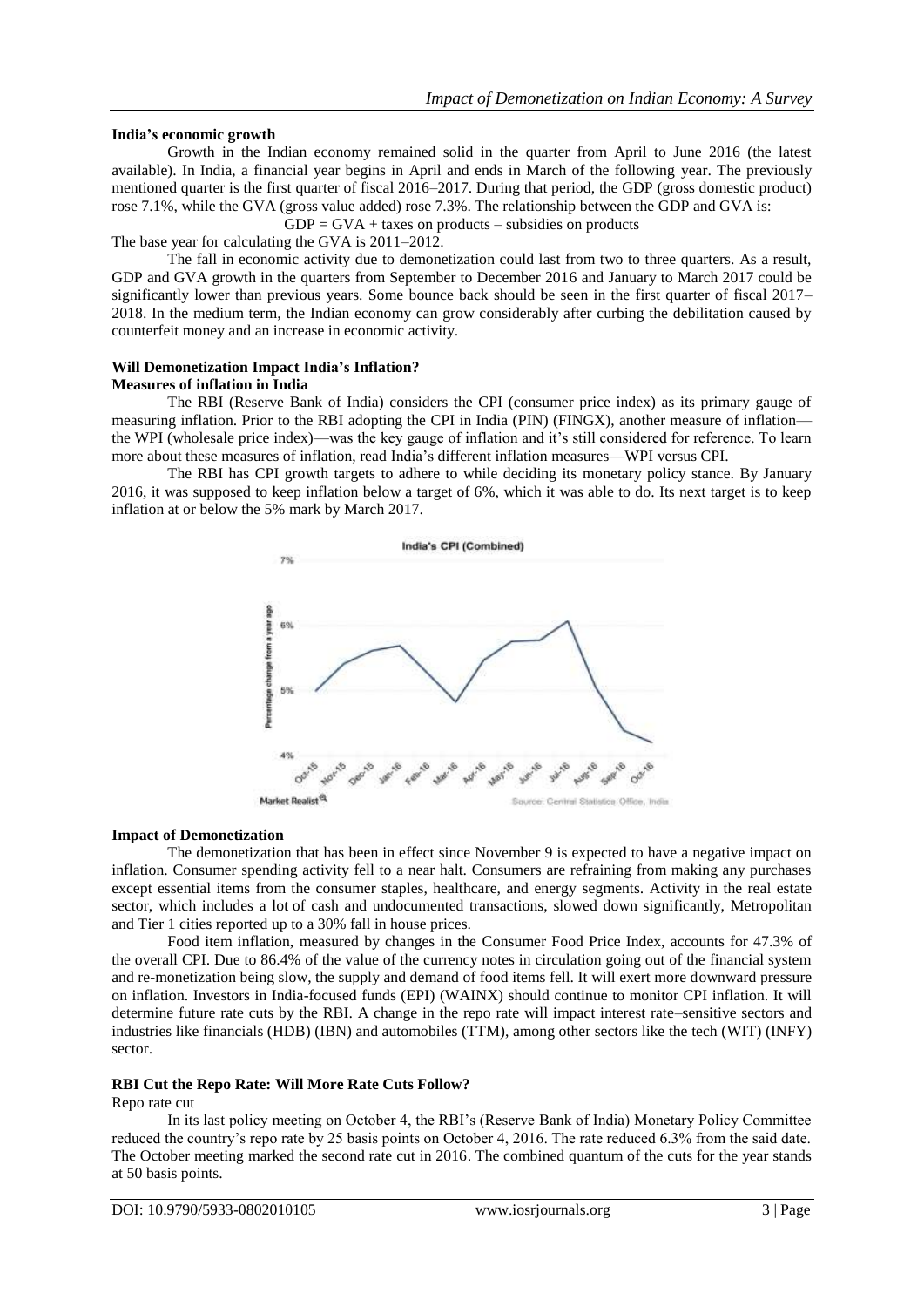

The repo rate, or repurchase option rate, is the key monetary policy rate for the RBI. It's the rate at which the RBI lends to commercial banks. The reverse of the repo rate—the rate at which banks park money with the central bank—is known as the "reverse repo rate."

A change in the repo rate signals an increase or decrease in rates to commercial banks [\(IBN\)](http://marketrealist.com/quote-page/ibn/) [\(HDB\)](http://marketrealist.com/quote-page/hdb/). Other rates, like the reverse repo rate and the MSF (marginal standing facility), are fixed against the repo rate. The rate impacts the movement of the rupee, which impacts the revenue of exporters and tech companies [\(WIT\)](http://marketrealist.com/quote-page/wit/). It feeds into India-focused funds [\(ETGIX\)](http://marketrealist.com/quote-page/etgix/) [\(INDA\)](http://marketrealist.com/quote-page/inda/) as well.

## **More rate cuts to follow**

With the announcement of demonetization and the subsequent impact on cash transactions and consumption, inflation will likely fall. Banks already started reducing their deposit rates. Lending rates are expected to fall as well. Due to the expected fall in inflation, the RBI will likely undertake more cuts in the repo rate. These rate cuts will aim to boost consumption. They will work to get the temporarily derailed economic growth back on track. A cut in interest rates boosts economic activity and raises hopes that after a lull for two to three quarters, economic growth will rise.

#### **Will Demonetization in India Impact Your Loan Burden?**

Rates are already on the decline

After the demonetization announcement on November 8, Indian banks saw a rise in deposits. According to data from the Reserve Bank of India released on November 21, deposits crossed the 5 trillion rupee mark from November 10 until November 18. At 68.2 rupees to one US dollar, it translates to \$75 billion in deposits in just eight banking days.

Banks also saw a rise in term deposit accounts since the demonetization. Due to these factors, commercial banks like State Bank of India, ICICI Bank [\(IBN\)](http://marketrealist.com/quote-page/ibn/), HDFC Bank [\(HDB\)](http://marketrealist.com/quote-page/hdb/), and Punjab National Bank, among a host of others, sharply reduced their deposit rates.

## **Loan burden will also fall**

Apart from cutting deposit rates, banks reduced their lending rates as well. In India, loans sanctioned from April 1 are with reference to the MCLR (Marginal Cost of funds-based Lending Rate), instead of the Base Rate, which was used earlier. It will translate into lower interest rates on existing floating rate loans and new loans. The reduction in lending rates is expected to stoke lending by tempting consumers to take out loans for purchasing expensive consumer discretionary items like vehicles and houses.

### **Demonetization can help monetary transmission**

Monetary policy transmission is the translation of monetary policy actions into the financial system through banking and trading channels. The RBI (Reserve Bank of India) has been on a rate reduction cycle since January 2015. Before the January 2015 meeting, the repo rate stood at 8%. Its journey from that level to 6.3% currently includes six rate cuts totaling 175 basis points. However, banks have been slow in transmitting the benefit to consumers.